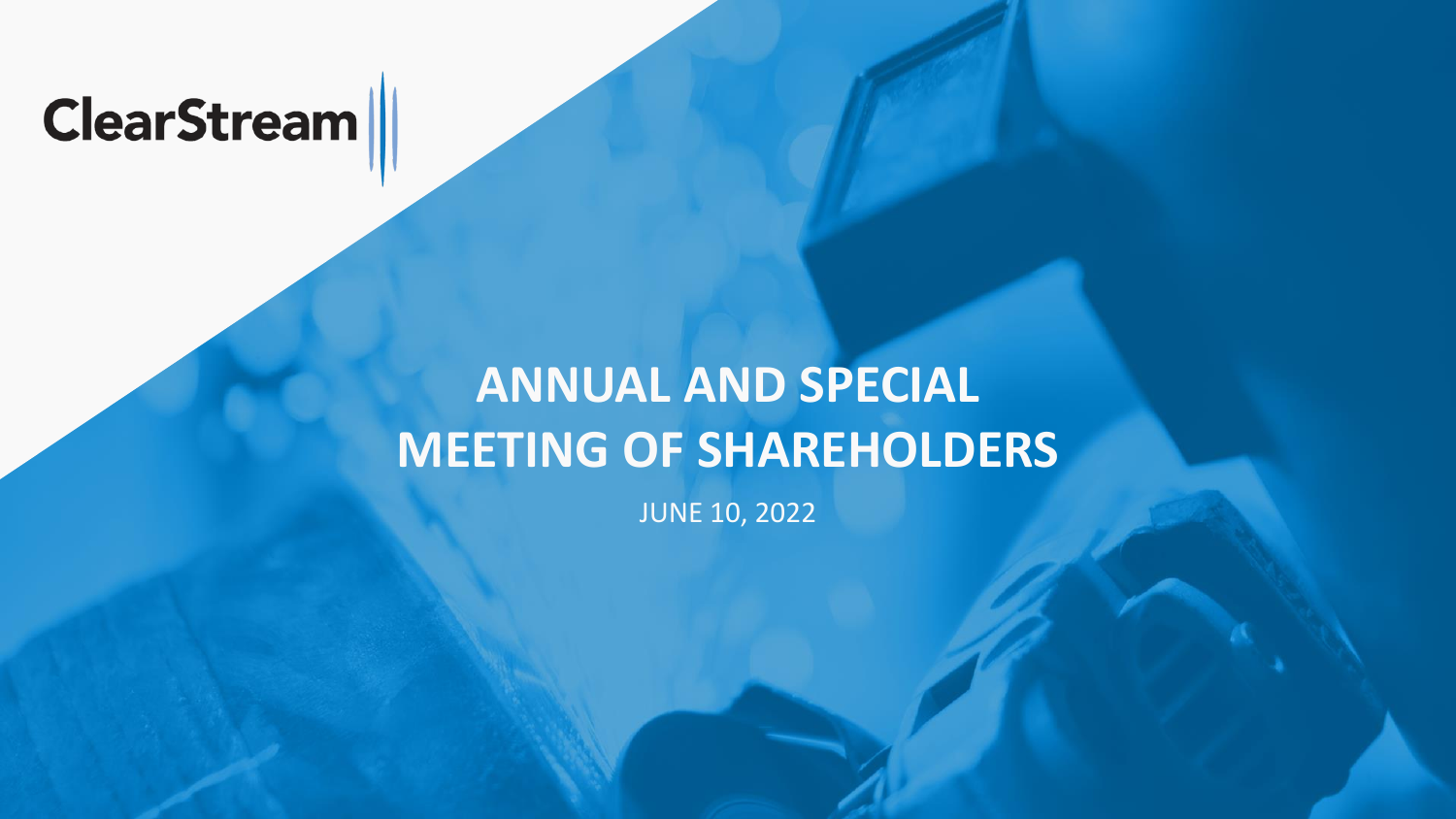### **AGENDA**

### **Business of the Meeting:**

- Presentation of 2021 Financial Statements
- Appointment of Auditors
- Election of Directors:
	- ❑ Jordan Bitove
	- ❑ H. Fraser Clarke
	- ❑ Karl Johannson
	- ❑ Dean MacDonald
	- ❑ Sean McMaster
- Change the name of the corporation to Flint Corp. (special resolution)

### **Corporate Presentation**

### **Question and Answer Session**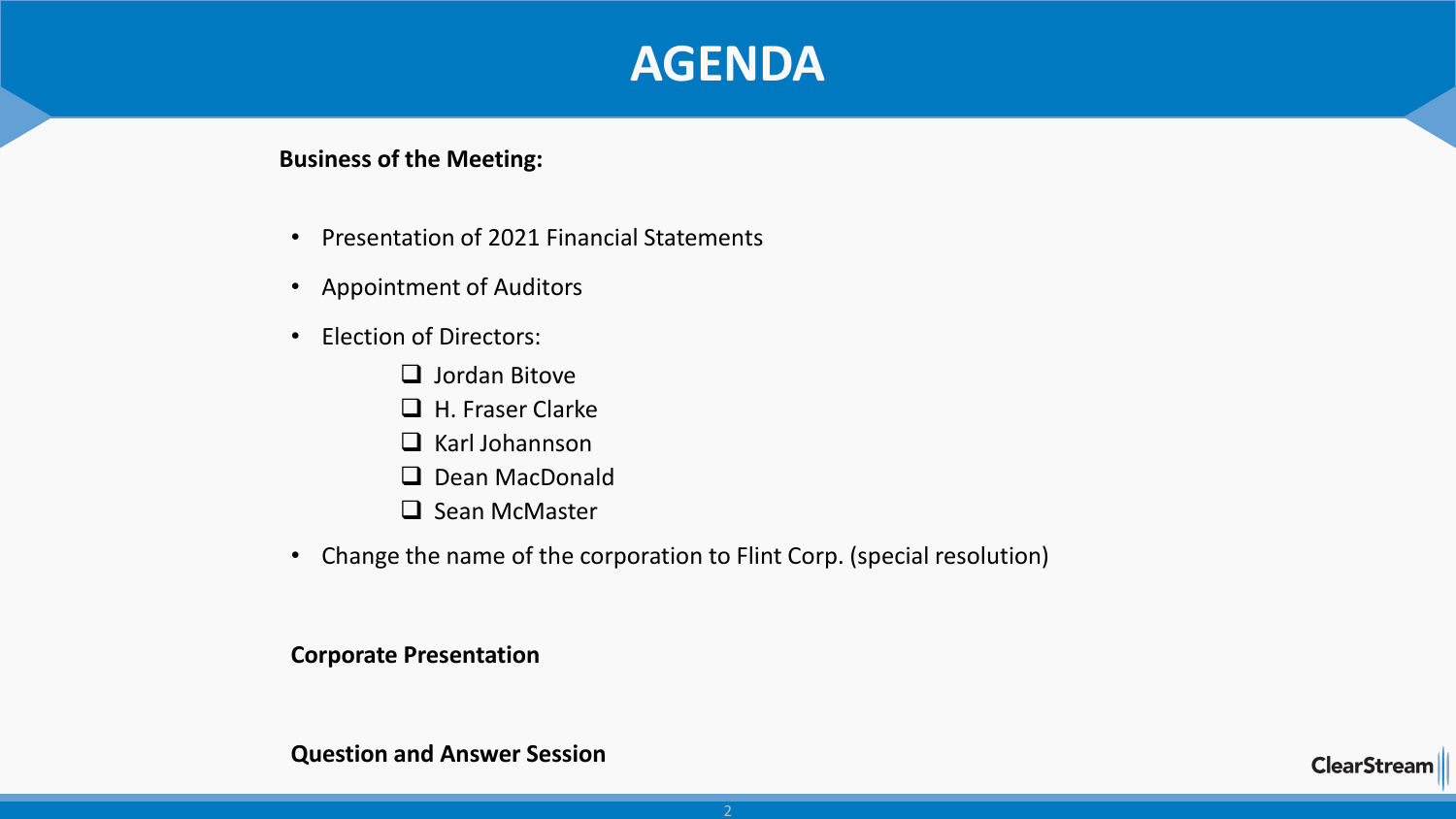

#### **Advisory regarding Forward-Looking Information**

Certain information included in this presentation may constitute "forward-looking information" within the meaning of Canadian securities laws. In some cases, forward-looking information can be identified by terminology such as "may", "will", "should", "expect", "plan", "anticipate", "believe", "estimate", "predict", "potential", "continue" or the negative of these terms or other similar expressions concerning matters that are not historical facts. This presentation contains forward-looking statements relating to but not limited to: our business plans, strategies and objectives; that revenues derived from operational and maintenance spending is recurring; the number and scheduling of turnaround projects for 2022; the number of roles to be filled and peak employment in 2022; that we are well positioned to capture work associated with growth capital expenditures; and that revenues for 2022 are forecast to return to pre-pandemic (2019) levels.

Forward-looking information involves significant risks and uncertainties. A number of factors could cause actual events or results to differ materially from the events and results discussed in the forward-looking information including, but not limited to, the success of our response to the COVID-19 global pandemic, compliance with debt covenants, access to credit facilities and other sources of capital for working capital requirements and capital expenditure needs, availability of labour, dependence on key personnel, economic conditions, commodity prices, interest rates, regulatory change, weather and risks related to the integration of acquired businesses. These factors should not be considered exhaustive. Risks and uncertainties about ClearStream's business are more fully discussed in ClearStream's disclosure materials, including its annual information form and management's discussion and analysis of the operating and financial results, filed with the securities regulatory authorities in Canada and available at www.sedar.com. In formulating forward-looking information herein, management has assumed that business and economic conditions affecting ClearStream will continue substantially in the ordinary course, including, without limitation, with respect to general levels of economic activity, regulations, taxes and interest rates. Although the forward-looking information is based on what management of ClearStream consider to be reasonable assumptions based on information currently available to it, there can be no assurance that actual events or results will be consistent with this forward-looking information, and management's assumptions may prove to be incorrect.

This forward-looking information is made as of the date of this presentation, and ClearStream does not assume any obligation to update or revise it to reflect new events or circumstances except as required by law. Undue reliance should not be placed on forward-looking information. Forwardlooking information is provided for the purpose of providing information about management's current expectations and plans relating to the future. Readers are cautioned that such information may not be appropriate for other purposes.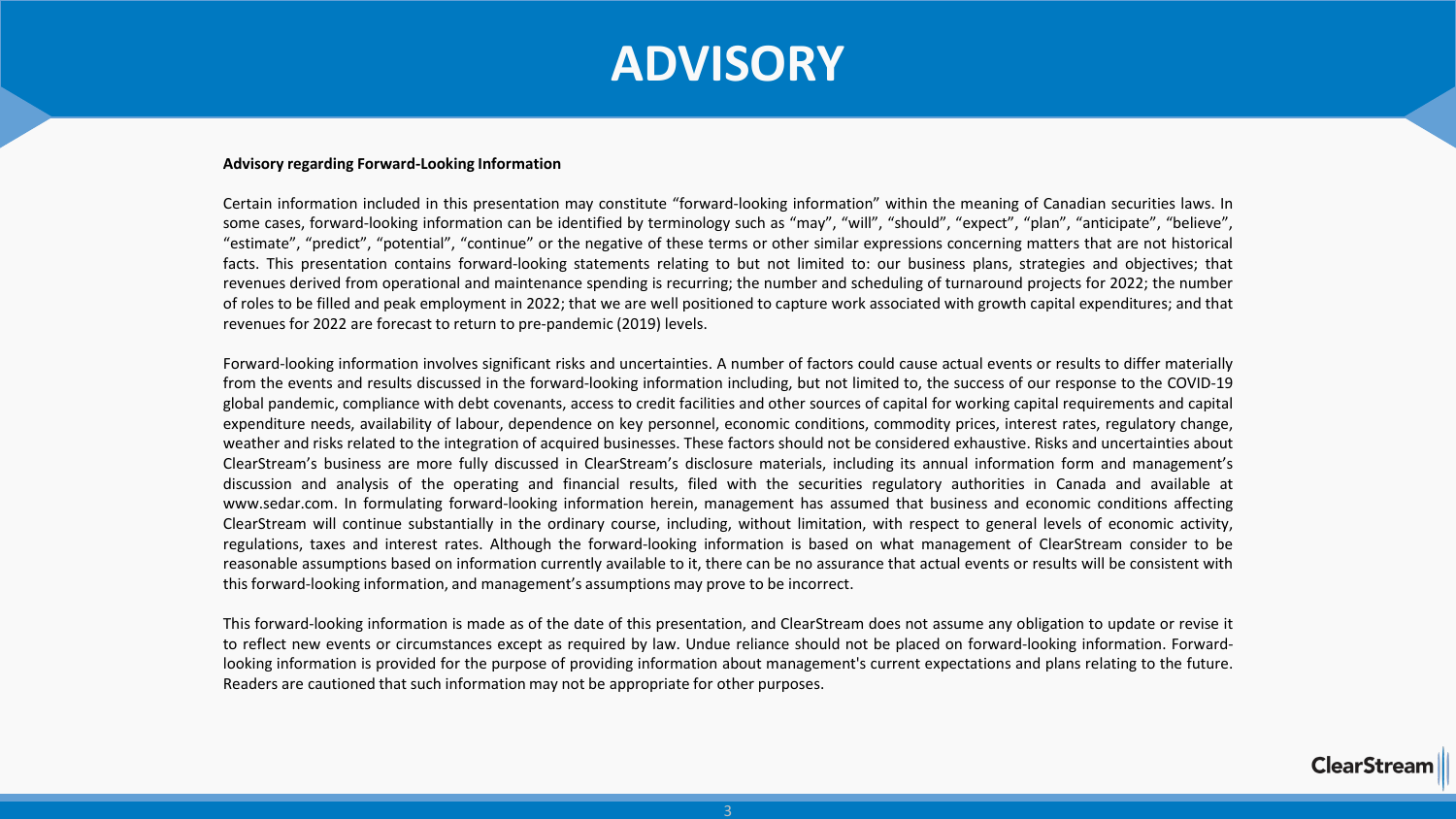## **ADVISORY CONT.**

#### **Advisory regarding Non-Standard Measures**

The terms ''EBITDAS'' and "Adjusted EBITDAS" (collectively, the ''Non-standard measures'') are financial measures used in this presentation that are not standard measures under IFRS. ClearStream's method of calculating Non-standard measures may differ from the methods used by other issuers. Therefore, ClearStream's Non-standard measures, as presented may not be comparable to similar measures presented by other issuers.

EBITDAS refers to net earnings determined in accordance with IFRS, before depreciation and amortization, interest expense, income tax expense (recovery) and other long-term incentive plan expenses. EBITDAS is used by management and the directors of ClearStream as well as many investors to determine the ability of an issuer to generate cash from operations. Management also uses EBITDAS to monitor the performance of ClearStream's reportable segments and believes that in addition to net income or loss and cash provided by operating activities, EBITDAS is a useful supplemental measure from which to determine ClearStream's ability to generate cash available for debt service, working capital, capital expenditures and income taxes. ClearStream provides a reconciliation of income (loss) from continuing operations to EBITDAS in its annual and interim management's discussion and analysis.

Adjusted EBITDAS refers to EBITDAS excluding impairment of goodwill and intangible assets, restructuring expense, gain (loss) on sale of property plant and equipment, recovery of contingent consideration liability, one time incurred expenses, impairment of right-of-use assets and government subsidies. ClearStream has used Adjusted EBITDAS as the basis for the analysis of its past operating financial performance. Adjusted EBITDAS is a measure that management believes (i) is a useful supplemental measure from which to determine ClearStream's ability to generate cash available for debt service, working capital, capital expenditures, and income taxes and (ii) facilitates the comparability of the results of historical periods and the analysis of its operating financial performance which may be useful to investors. ClearStream provides a reconciliation of income (loss) from continuing operationsto Adjusted EBITDAS in its annual and interim management's discussion and analysis.

Investors are cautioned that the Non-standard measures are not alternatives to measures under IFRS and should not, on their own, be construed as an indicator of performance or cash flows, a measure of liquidity or as a measure of actual return on the shares. These Non-standard measures should only be used with reference to ClearStream's consolidated interim and annual financial statements available on SEDAR at www.sedar.com or on ClearStream's website at www.clearstreamenergy.ca.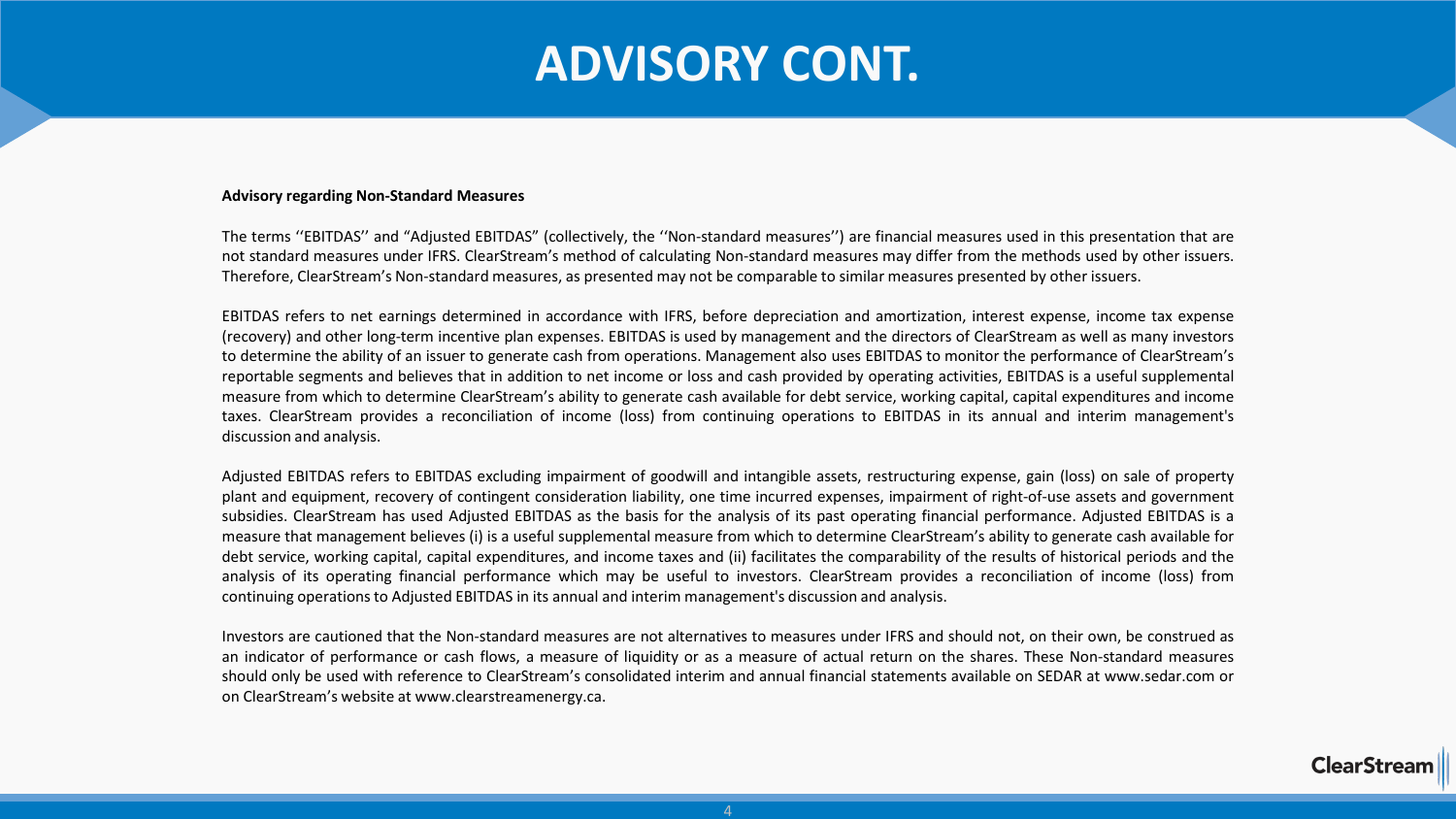### **OUR PURPOSE**

Helping Customers Bring Resources to Our World



**VISION**

### **MISSION STATEMENT**

"To be recognized as the most trusted provider of industrial and asset integrity services to improve our customers' facilities and operations in a safe, efficient and costeffective manner."

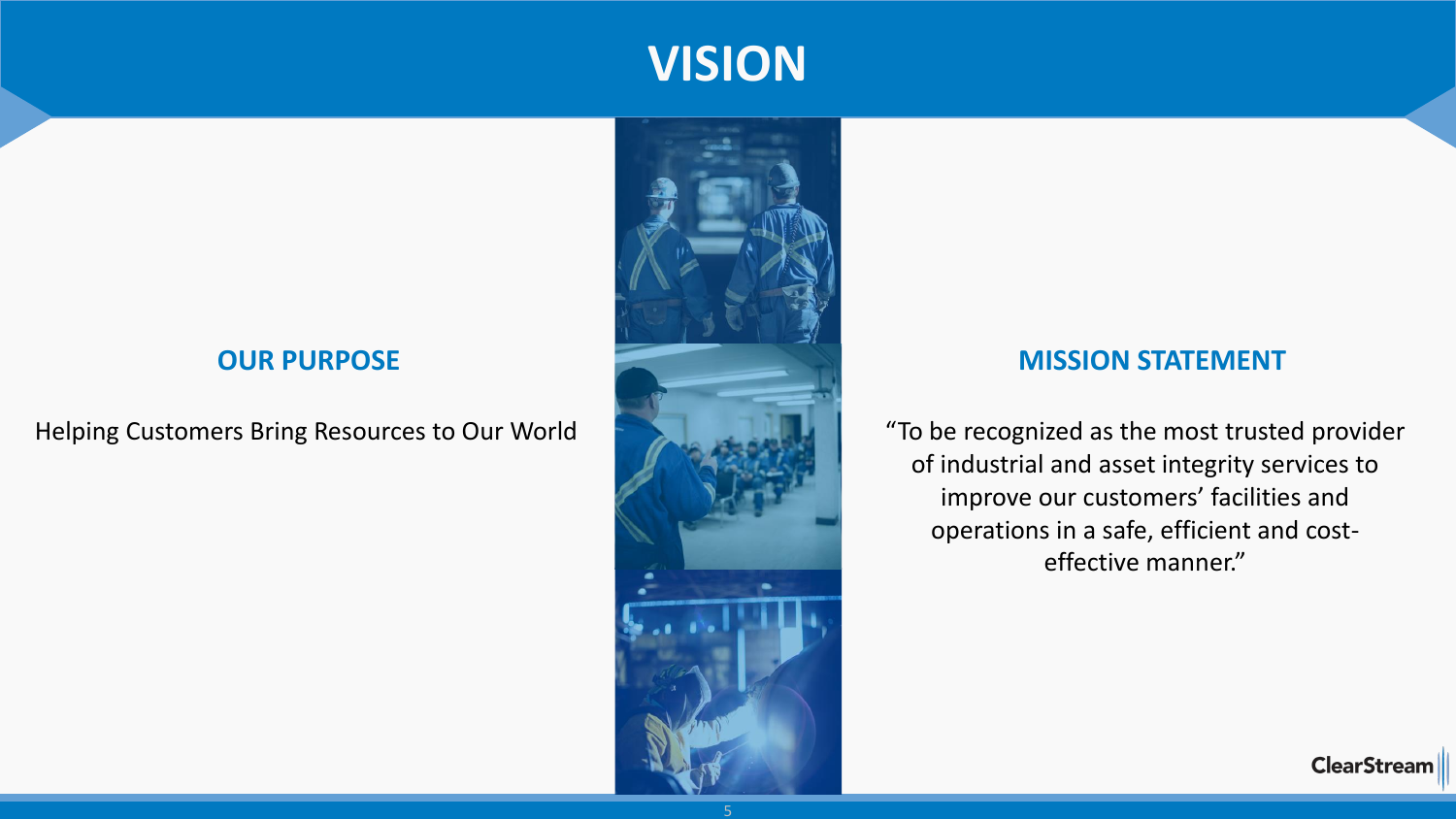## **DIVERSIFIED SERVICE OFFERING**

With over 50 years of experience, ClearStream has become a leading provider of asset integrity services to the Energy and Industrial markets.

- We are strategically located across Canada with ~4,000 employees at peak
- We offer our services through an open-shop or union environment, as well as embedded or non-embedded workforce operating models, which differentiates us from our competitors.
- We provide 40+ different service offerings for construction, maintenance and turnaround requirements over the full asset life cycle:
- ➢ Projects, maintenance, and turnarounds
- $\triangleright$  Medium size projects (Brownfield or Expansion)
- ➢ Environmental professional services
- ➢ Asset retirement services
- ➢ Wear Technologies



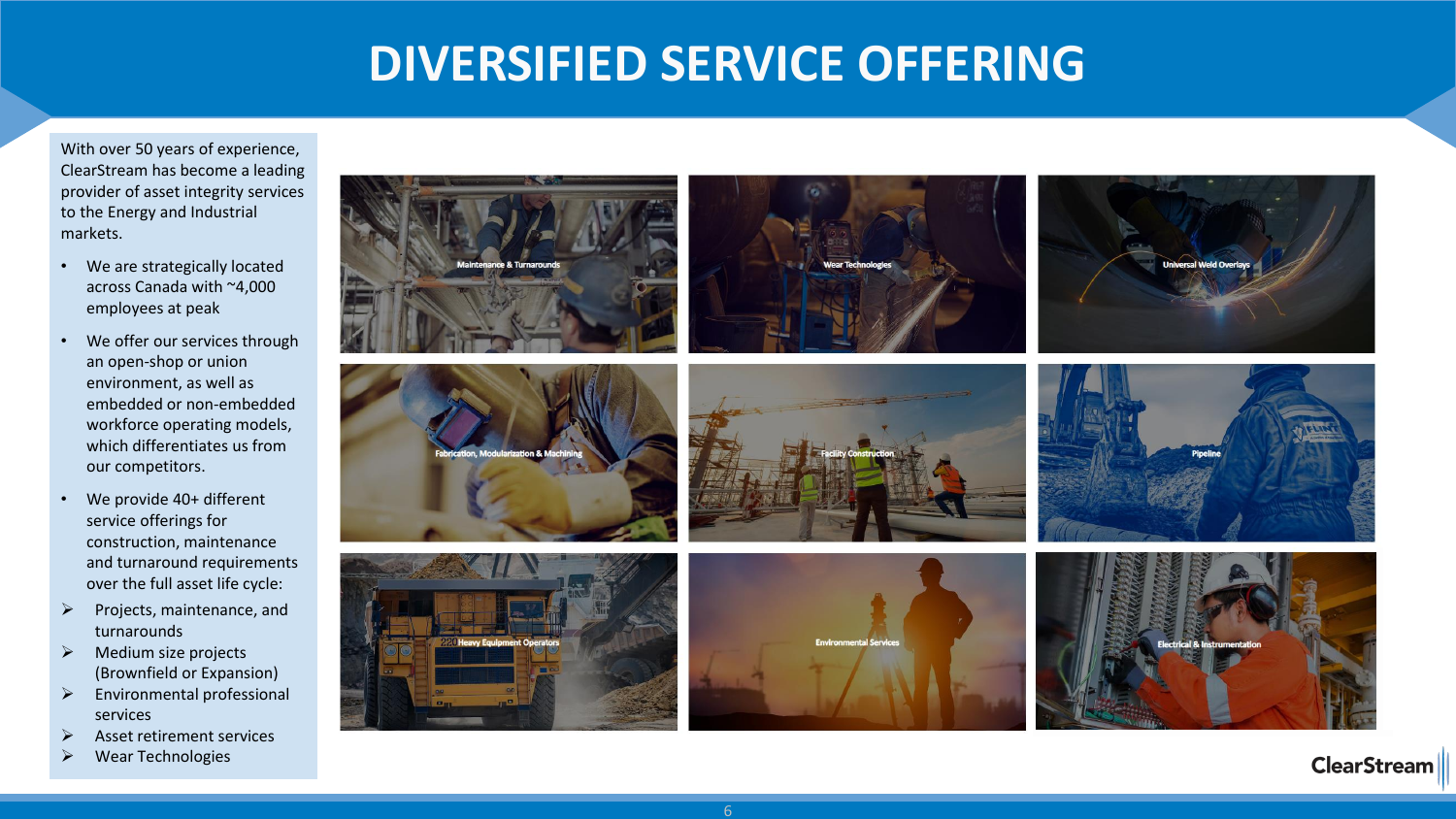## **ABOUT CLEARSTREAM - PROFILE**

- Customer base:
	- Canadian Energy customers (upstream, midstream and downstream) as well as Petrochemical, Mining, Power, Agricultural, Forestry, Pulp & Paper, Infrastructure and Water Treatment.
	- Exposure to US refineries through Universal Weld Overlays.
- Recurring revenue stream related to OPEX maintenance spending. Majority of revenue primarily with large blue-chip and mid-cap companies.
- CAPEX construction growth revenue.
- Strategic network of 19 operating facilities across Western Canada positions ClearStream to serve a variety of end markets.
- Best in class safety, quality and service delivery performance.

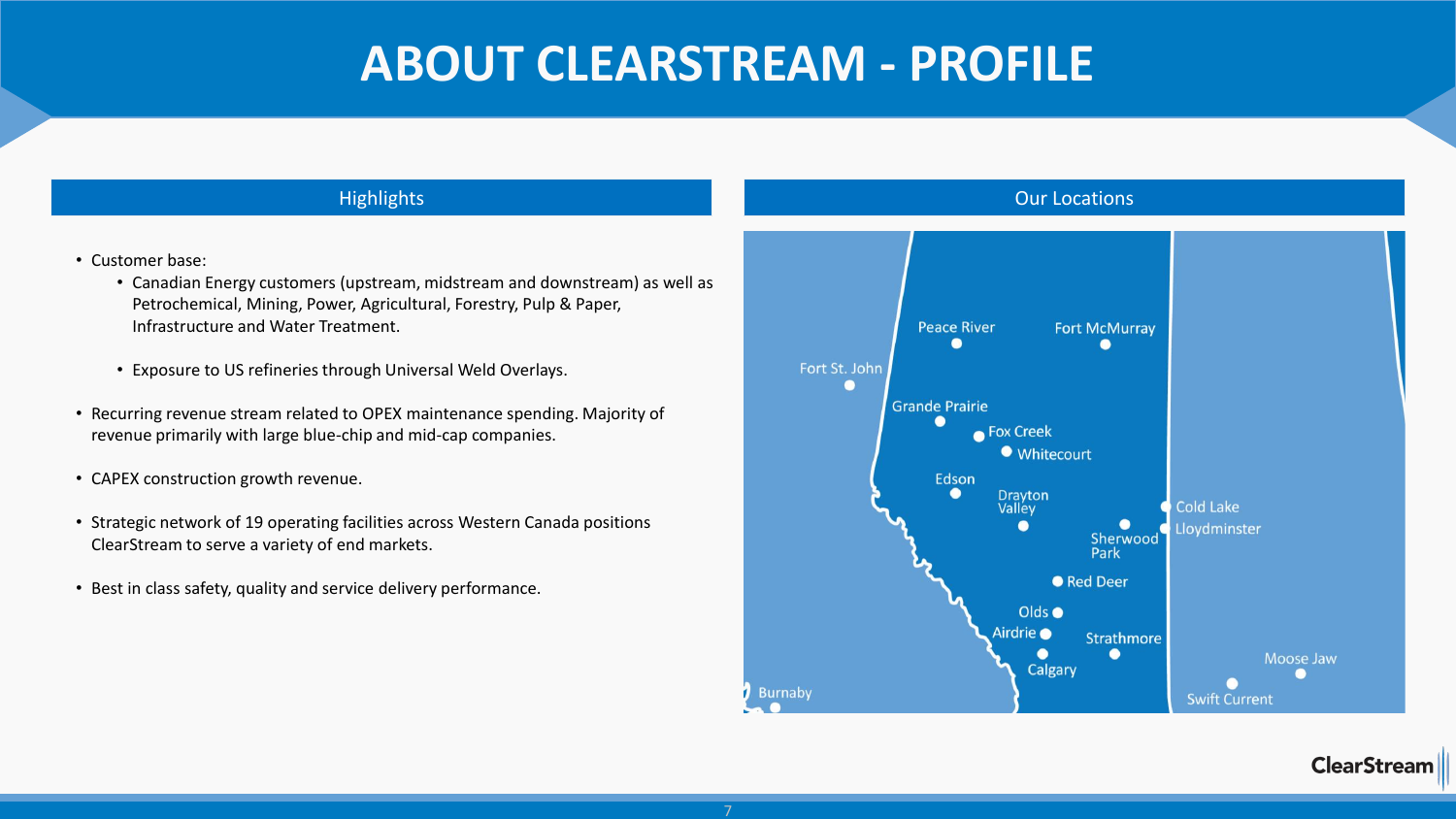## **OUR SUCCESSES**

- The Q1 2022 Total Recoverable Injury Frequency (TRIF) was 0.37, and the Q1 2022 12-month rolling TRIF was 0.32, which is a 41% decrease from the Q1 2021 12-month rolling TRIF.
- Q1 concluded with \$95.5 M of new project awards and contract renewals. During the first four months of 2022, new project awards and contract renewals totaled ~\$132 M.
- Revenues for the three months ended March 31, 2022, were \$109.8 M, an increase of \$27.6 M or 33.6% from Q1 2021.
- Wear Technology Overlay Services revenues for the three months ended March 31, 2022, were \$12.3 M representing a 43% increase from Q1 2021. Launched AssetArmor™ brand in 2022.



**ClearStrear** 

- A total of 22 turnarounds are currently booked for 2022, with 17 in Q2, and five in Q3.
- The Environmental division had the strongest quarterly financial performance (Q1 2022) in their history.
- In Q1, we successfully on-boarded 625 employees and have projections to fill an additional 1,625 roles, totaling > 4,000 employees at peak.
- Enhanced our People Strategy. Human Resources has several initiatives underway that will continue to progress the strategy throughout 2022 and beyond as we strive to become the "Employer of Choice".
- Our new Vancouver location in Burnaby became fully operational in Q1.
- Progressed our Environmental, Social and Governance (ESG) strategy.
- Finalized a new banking agreement (3 yr. term to April 2025).
- As of February 14, 2022, employees who work in the Calgary and Sherwood Park offices transitioned to the Hybrid Working Program, and as of March 1 employees who work in a district office returned full-time.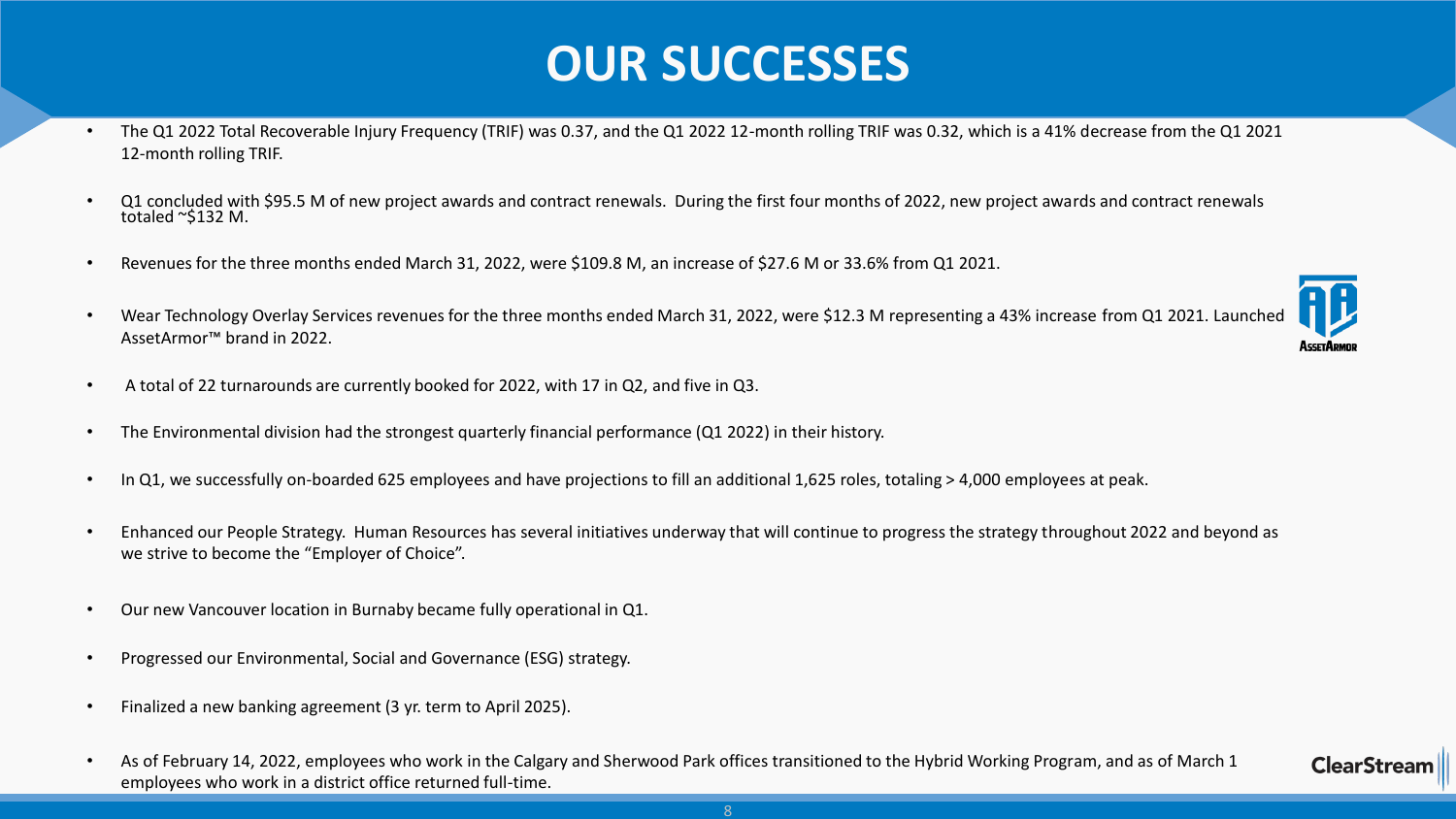## **HISTORICAL FINANCIAL PERFORMANCE**



| (5000s)                                           | 2018      | 2019     | 2020    | 2021    |
|---------------------------------------------------|-----------|----------|---------|---------|
| Revenue                                           | 378,332   | 464,252  | 393,121 | 389,402 |
| Net income (loss) and comprehensive income (loss) | (31, 567) | (4, 712) | 3,469   | (9,295) |

Net Income includes \$33.5M of government subsidies in 2020 and \$16.1M in 2021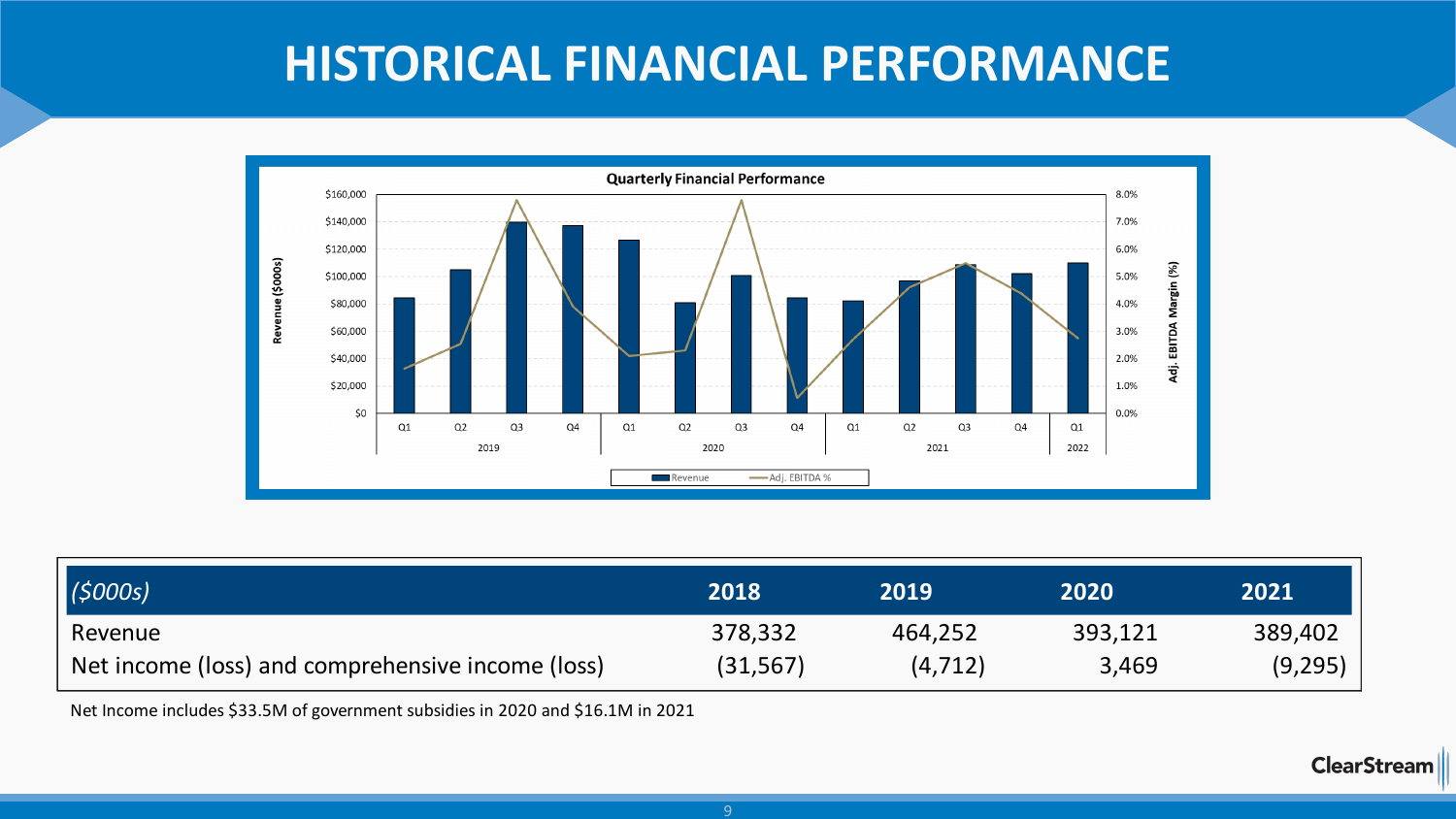## **HISTORICAL FINANCIAL PERFORMANCE**

### SUMMARY OF QUARTERLY RESULTS

(\$000s except unit amounts)

|                                                           | 2022<br>Q1 | 2021<br>Q4          | 2021<br>Q3 | 2021<br>Q2 | 2021<br>Q1 | 2020<br>Q4 | 2020<br>Q <sub>3</sub> | 2020<br>Q <sub>2</sub> |
|-----------------------------------------------------------|------------|---------------------|------------|------------|------------|------------|------------------------|------------------------|
| Revenue                                                   | \$109,848  | \$101,955 \$108,647 |            | \$96,596   | \$82,204   | \$84,530   | \$100,755              | \$81,037               |
| <b>Gross Profit Margin</b>                                | \$9,740    | \$9,728             | \$12,124   | \$10,440   | \$8,045    | \$8,372    | \$9,965                | \$6,030                |
| <b>Gross Profit Margin %</b>                              | 8.9%       | 9.5%                | 11.2%      | $10.8 \%$  | 9.8%       | 9.9%       | 9.9%                   | 7.4%                   |
| Net (loss) income from<br>continuing operations           | \$(7,783)  | \$5                 | \$(2,227)  | \$494      | \$(7,569)  | \$1,754    | \$9,684                | \$1,303                |
| Net (loss) income                                         | \$(7,796)  | \$4                 | \$(2,228)  | \$487      | \$(7,572)  | \$1,722    | \$9,832                | \$1,299                |
| Net (loss) income per share<br>from continuing operations | \$(0.07)   | \$0.00              | \$(0.02)   | \$0.00     | \$(0.07)   | \$0.02     | \$0.09                 | \$0.01                 |
| Net (loss) income per share                               | \$(0.07)   | \$0.00              | \$(0.02)   | \$0.00     | \$(0.07)   | \$0.02     | \$0.09                 | \$0.01                 |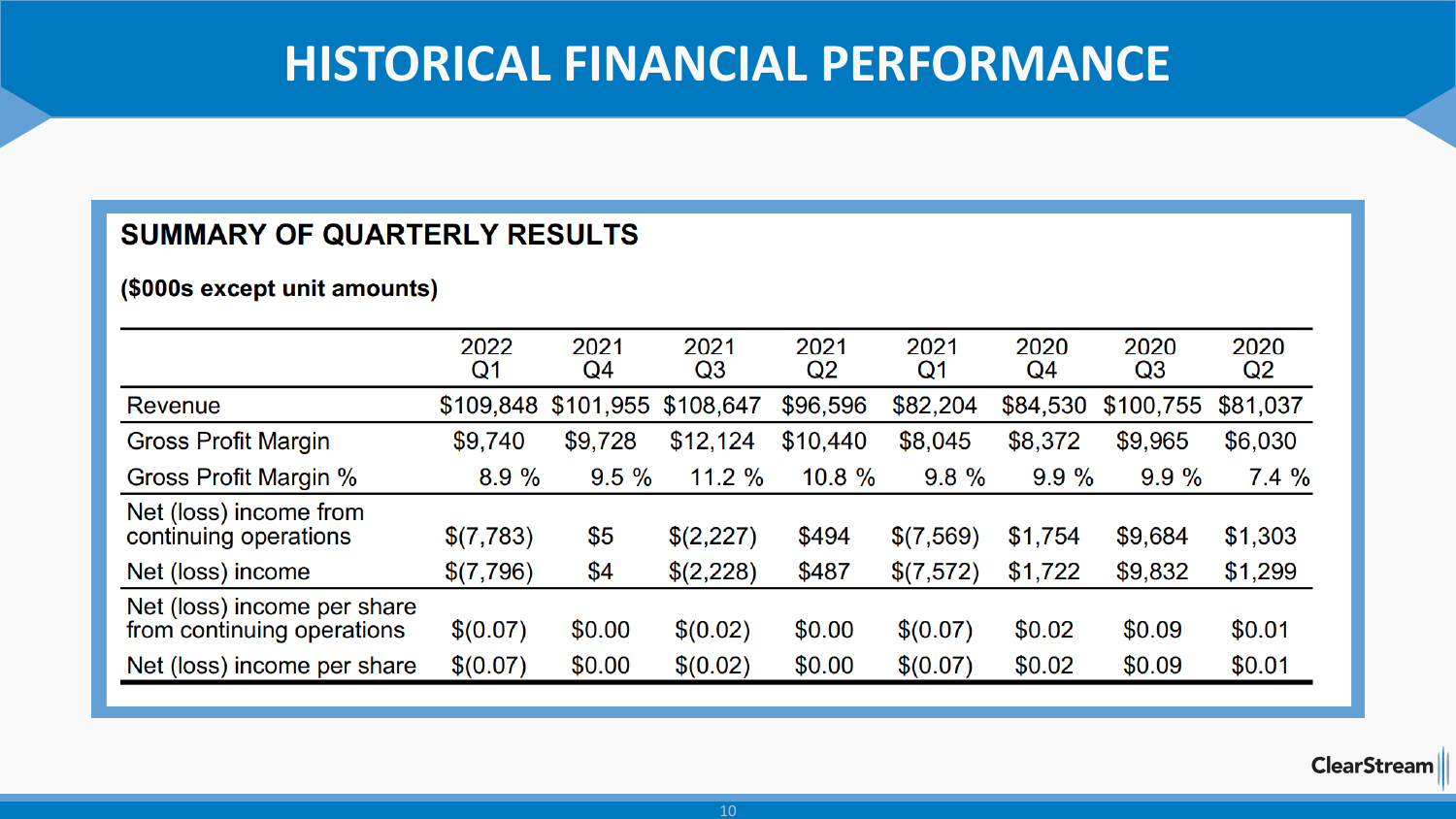### **WELL POSITIONED TO DELIVER VALUE AND GROWTH**

#### **Experienced Leadership Team**

- Results oriented leadership team with strong operational experience.
- Proven track record of operational excellence and growth.
- Local management.

#### **Full Cycle Service Offering**

- Through its 19 operating facilities strategically located in Western Canada and staffed by local leaders, ClearStream provides a full service offering to address clients needs over the entire life cycle of their assets.
- With more digital and data driven solutions, ClearStream can offer higher differentiation and better value to its clients.

#### **Recurring & Growth Revenue**

- Our services focus on client's operational performance to maximize production uptime at the lowest possible Total Cost of Ownership.
- Revenue is derived from opex and maintenance spending which are recurring in nature. We are also well positioned to capture work associated with growth capital expenditures.

#### **High Contract Renewal Rate**

• Contract renewal rate over the last five years illustrates high customer trust and confidence.

#### **Significant Cross-Selling Opportunities**

• In 2021, approximately 30% of revenue was achieved by cross-selling additional services to existing customers.

#### **Improving Financial Results**

- 2019 results represented a significant step change in our financial performance due to acquisitions, organic growth and market share gain. We have emerged from the economic impacts of the pandemic stronger. Revenues for 2022 are forecast to return to pre-pandemic (2019) levels.
- As of March 31, 2022, our liquidity remained strong with total cash and available credit facilities of \$37.4 million.